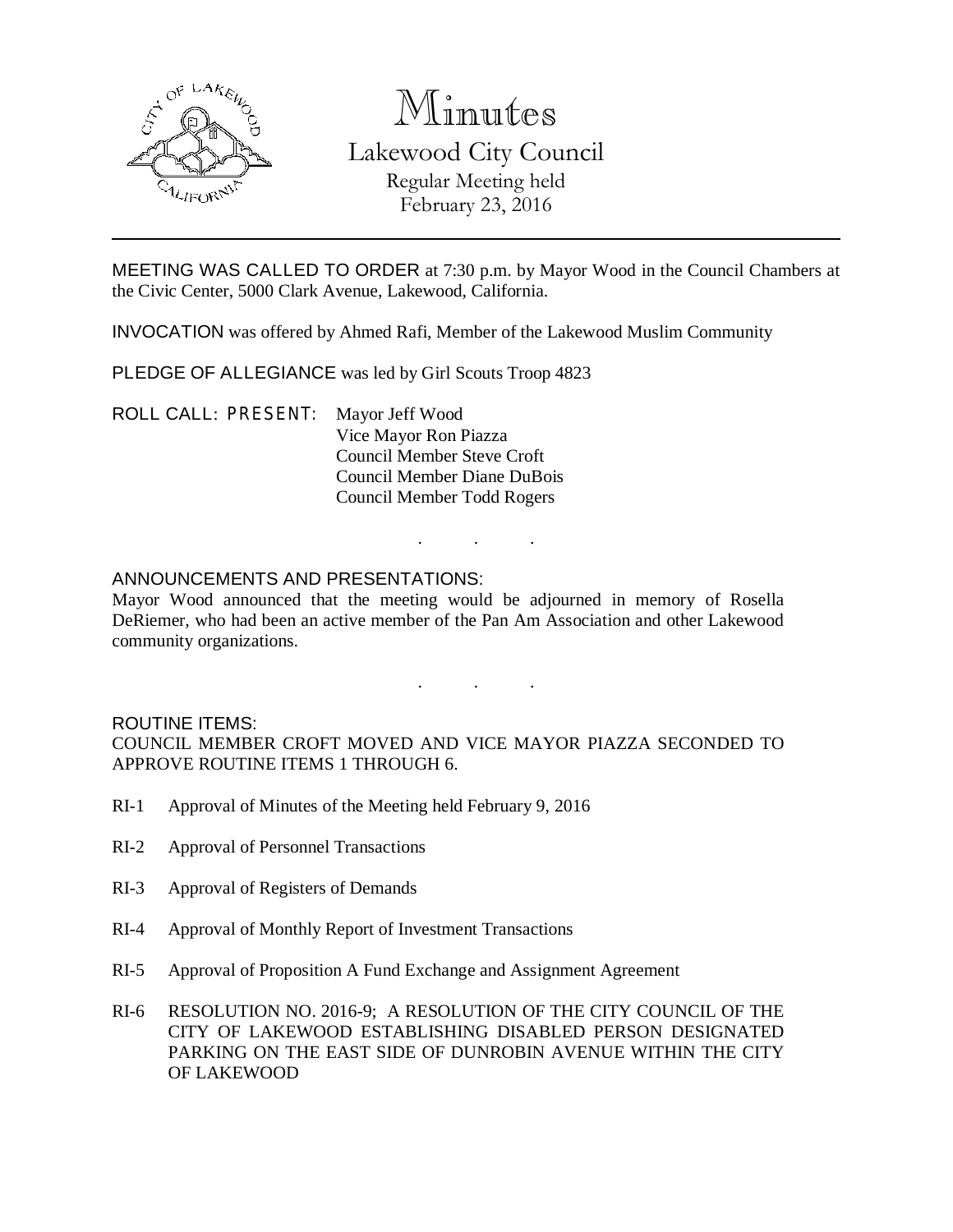City Council Minutes February 23, 2016 Page 2

#### ROUTINE ITEMS: - Continued

RESOLUTION NO. 2016-10; A RESOLUTION OF THE CITY COUNCIL OF THE CITY OF LAKEWOOD ESTABLISHING DISABLED PERSON DESIGNATED PARKING ON THE EAST SIDE OF ADENMOOR AVENUE WITHIN THE CITY OF LAKEWOOD

. . .

UPON ROLL CALL VOTE, THE MOTION WAS APPROVED:

AYES: COUNCIL MEMBERS: DuBois, Rogers, Piazza, Croft and Wood NAYS: COUNCIL MEMBERS: None

# 3.1 • STATE EMERGENCY WATER CONSERVATION REGULATION UPDATE

Jason Wen, Director of Water Resources, displayed slides and made a presentation based on the memo in the agenda and reported that the State Emergency Water Conservation Regulations had been scheduled to expire on February 13th, however, entering the fifth consecutive year of drought, the State Water Resources Control Board took action to extend the regulations through October 2016. He stated that under the revised regulation, which took into account reductions to urban water supplier's local climate variations, recycled water projects, and population growth, statewide water use reduction was expected to exceed twenty percent in cumulative water conservation. Mr. Wen added that by the end of January, the City had achieved twenty-five percent cumulative water conservation since June as compared to the same eight months in 2013, surpassing the State mandate of twenty percent.

Responding to an inquiry from Council Member DuBois, Mr. Wen stated that the City had not received any notices from the State for non-compliance.

Council Member Croft and Vice Mayor Piazza expressed appreciation and commended Lakewood residents for their conservation efforts at having achieved more than the State regulations required.

Mr. Wen responded to Mayor Wood's question by stating that most of the water waste complaints reported pertained to water in the gutters and overwatering of outdoor landscaping.

MAYOR WOOD STATED THAT THERE BEING NO OBJECTION, THE ITEM WAS ORDERED RECEIVED AND FILED.

#### 3.2 • LAKEWOOD CONNECT EMAGAZINE TRANSITION TO MOBILE-FRIENDLY **DESIGN**

. . .

Paolo Beltran, Assistant to the City Manager, displayed slides and made a presentation based on the memo in the agenda and stated since 2006, the Lakewood Connect eMagazine had informed e-mail subscribers of City news and events on a weekly basis, consolidated snippets of information for readers and had recently transitioned to a mobile-friendly design.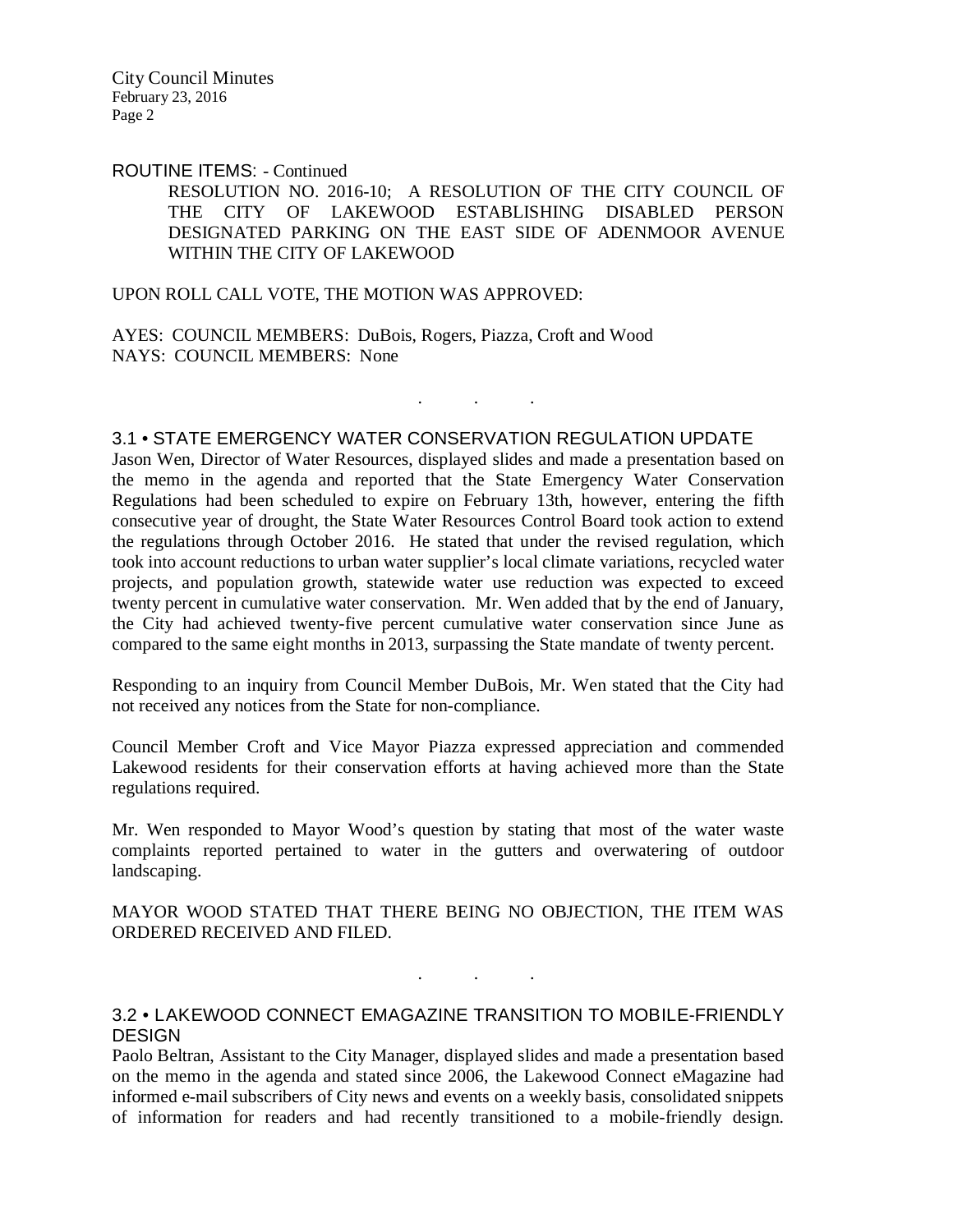City Council Minutes February 23, 2016 Page 3

### 3.2 • LAKEWOOD CONNECT EMAGAZINE TRANSITION TO MOBILE-FRIENDLY DESIGN - Continued

He stated that the eMagazine's original design consisted of two columns of stories which took advantage of the wide-screen dimensions of a desktop or laptop monitor. However, with smartphones and tablets gaining more widespread usage, the design had to be changed to accommodate such devices. He reported that over fifty percent of subscribers now accessed the eMagazine via mobile devices. When the City's website was redesigned in 2014, it incorporated a technology known as "responsive design," which allowed for automatic formatting regardless of platform or device. Mr. Beltran explained that to accommodate the unique dimensions of a smartphone or tablet, some changes were made to the format such as reducing the number of articles to minimize scrolling and focus the content to more immediate and noteworthy news and events; reducing to one column which centered readers' attention to the content; changing the font to help reduce eye strain and minimized the need for scrolling or "pinching" the text to expand it; and enabling each graphic to link directly to the full story. He stated that the first mobile-friendly format of the eMagazine had been published last Wednesday, and several subscribers responded positively to the format change.

In response to Council Member DuBois' inquiry, Mr. Beltran stated that anyone interested in subscribing to the eMagazine could find the link at the City's website.

Mr. Beltran replied to comments from Mayor Wood by stating it was anticipated that readership would increase due to the ease with which the mobile version of the eMagazine could be viewed.

MAYOR WOOD STATED THAT THERE BEING NO OBJECTION, THE ITEM WAS ORDERED RECEIVED AND FILED.

. . .

# 3.3 • PREVIEW OF 2016 LAKEWOOD COMMUNITY RUN

Director of Community Development, Sonia Southwell, displayed slides and provided a brief overview of the Lakewood Community Run, scheduled for Saturday, March 5th. She stated that the event, which was organized by the Lakewood Sheriff's Station and the Soroptimist International Club of Lakewood/Long Beach, offered a fun day for everyone from dedicated runners to youngsters and families. Ms. Southwell added that in celebration of the run's 25th anniversary, finisher medals would be awarded to all participants of the 5K and 10K runs.

Responding to Mayor Wood's inquiry, Ms. Southwell stated that registration tended to increase closer to the day of the event due to participants' anticipation of weather conditions.

Vice Mayor Piazza stated as a reminder that the race would be located at the northeast corner of the mall in front of the theatre area.

Council Member DuBois conveyed support to Council Member Rogers, who would be participating in the 10K event, and noted that the funds raised would benefit charitable organizations in the community.